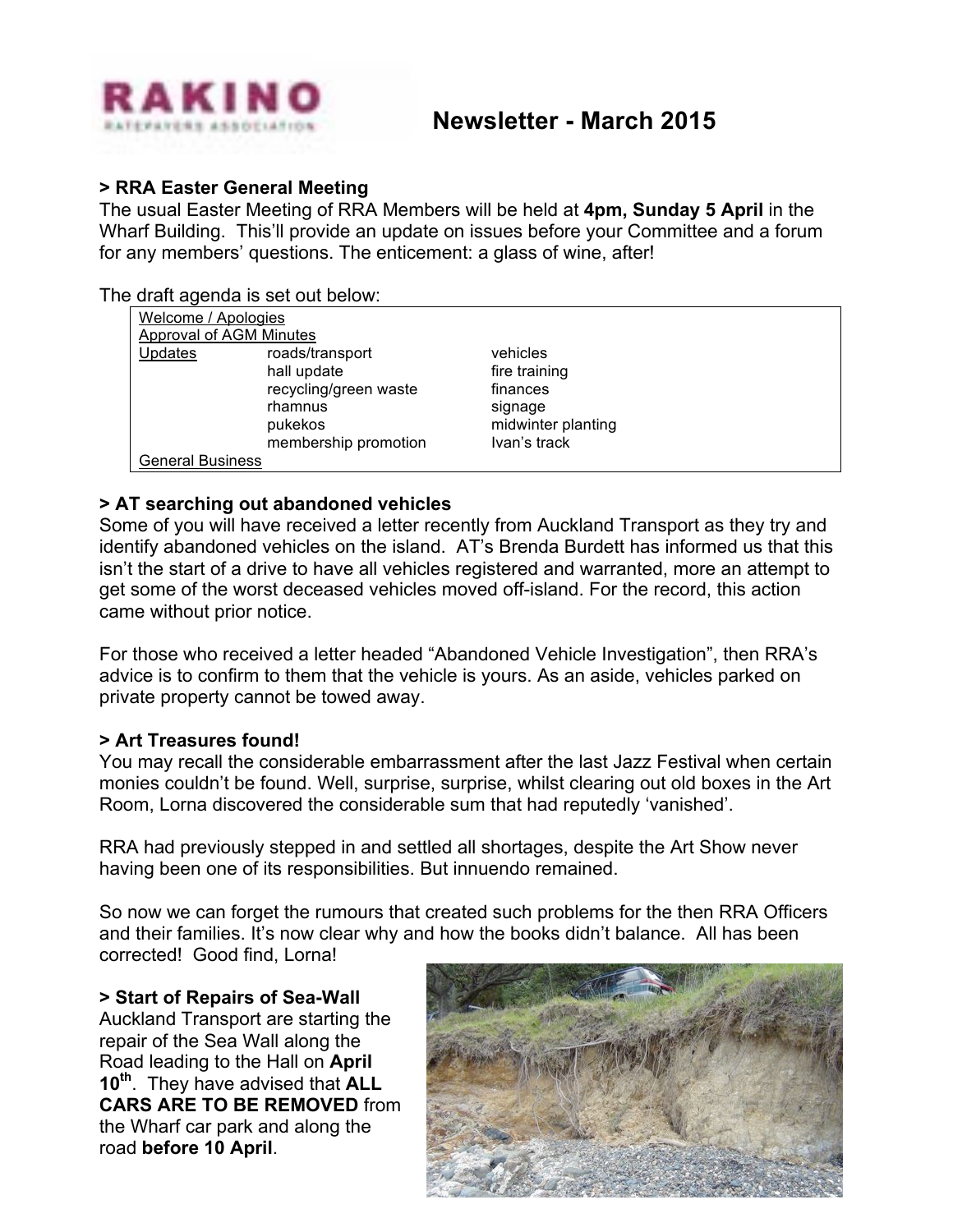The road has been severely undercut and is in danger of collapse in some places. Please assist by moving vehicles as soon as possible!

# **> Further Fire Training**

21 people undertook a 3-hour training course on island in December. A further NN did additional training, attending the Fire Services' Warkworth training course over a weekend recently.

The suggestion is that our resident Fire Officer, Dylan Hinchey (mob **027 555 1590**) holds a list of all Fire-trained personnel for use in emergency. Contact can then quickly be made using a group text-message. This requires all trainees' endorsement and will be an issue discussed at the Easter Meeting.

Equipment has recently been checked and enhanced – we now have several pairs of fireproof gloves.

### **> Beware: Burglary Alert!**

Your Committee has been informed of certain on-island burglaries. Do please be aware and keep things secure and, if you do suffer burglary, report it to Police.

# **> Better Internet on Rakino!**

At the last AGM, your Committee was charged with investigating how improved Broadband access could be gained for Rakino. Steps have been taken to the end and we await to hear whether access to central Government funding might be possible to improve internet access. Watch this space – but don't hold your breath!

### **> Rhamnus control**

The Auckland Council Biosecurity team will be continuing with their programme of rhamnus control through their contractors in the coming months. Support from residents and landowners would be appreciated with continuing to check for and control this pest plant on your properties particularly in those areas we have controlled. There is herbicide available for community use you can access this by contacting Mark Lockhart on (027) 290 2811. If you would like more information on this programme, assistance with identification or ideas on ways in which you could assist with this important programme please contact by email Deryn.Dromgoole@aucklandcouncil.govt.nz or phone 890 4969.

### > **Have you seen this plant?**



This is Moth Plant. It's flowering now and easy to spot. Auckland City needs your help to get rid of it.